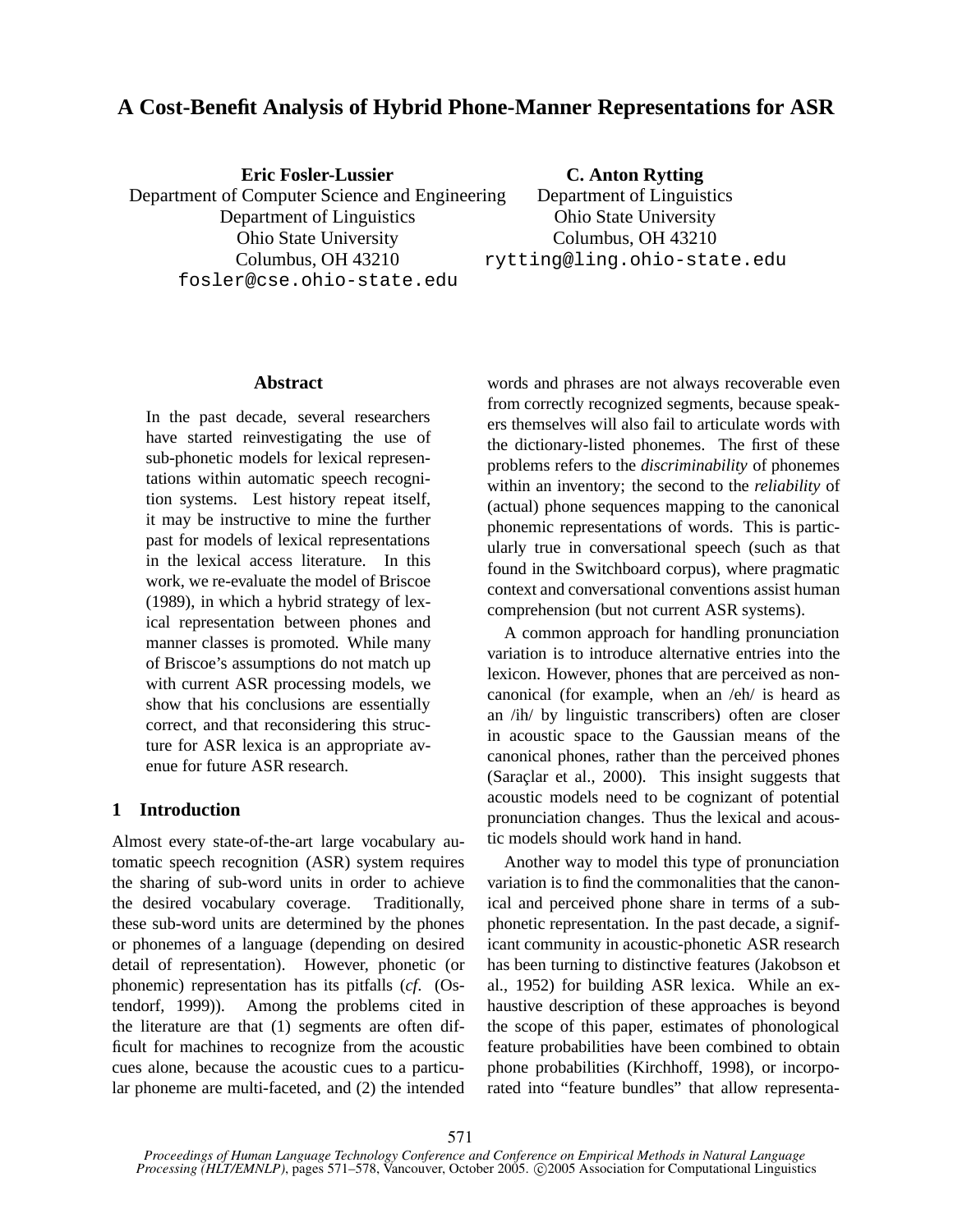tion of phonological processes (Finke et al., 1999).

More recent work has integrated phonological features into graphical models (Livescu et al., 2003) and landmark based systems (Juneja and Espy-Wilson, 2004). The common thread among this research is the notion that acoustic models should be sensitive to sub-phonetic information. With this trend in phonological representation research, it is time to re-examine some older hypotheses about lexical access and speech processing in order to gain some insight in this current featural renaissance.

Sub-phonetic ASR research is also driven by the fact that deviations from canonical pronunciation and from correct perception of phones is far from random; indeed, there have been a number of studies demonstrating that both of these variations have defined, modelable trends. Deviations from canonical pronunciation can be described by phonological rules, and errors in perception also tend to conform to phonological patterns. By and large, confusions occur (at least in humans) between phones with phonological features in common (e.g., (Miller and Nicely, 1955)). In particular, three features (voicing, manner, and place) have been postulated as relatively invariant (see e.g., (Stevens, 1981), quoted in (Church, 1987)). It follows from this phonetic detection based on the most reliable features may handle highly variable speech more robustly than systems which demand full identity over all the features for a given phone or phone sequence.

Consequently, a number of researchers have previously suggested using certain broad classes of segments, rather than full phonemic identification, for a first pass on recognition. For instance, Shipman and Zue (1982), working on large-vocabulary isolated word recognition, used both two-way consonantvowel distinctions and a six-way distinction based on manner in order to divide their 20,000-word dictionary into "cohorts" or groups of words. They found that this partial specification of segments reduced the search space of word candidates significantly. Carlson et al. (1985) found similar results for English and four other languages.

## **2 A suggested compromise: a hybrid phone-manner representation**

Briscoe (1989) extended this broad-class approach to address the problem of lexical access on connected speech. However, Briscoe argues against the use of broad, manner-based classes at all times. He argues that manner cues provide no particular advantage for stressed syllables, but that all cues are sufficiently reliable in stressed syllables to justify a full segmental analysis. Working with a 30,000 word lexicon, Briscoe shows that the manner-based broad classes for weak (reduced) syllables, together with full identification of strong (unreduced) syllables constrained the set of possible candidates satisfactorily. Unfortunately, he only provides results for one sentence from his corpus.

This approach proposes to adjust the granularity of recognition dynamically, depending on the stress level of the current syllable. The details of how this would be managed are left somewhat vague. As it stands, it would seem to depend crucially on first detecting the stress of each frame, so as to determine which alphabet of symbols to apply to incoming input. Alternatively, it could recognize the broad class as a first pass, and then refine this into a full phonemic analysis for stressed syllables in a second pass, at the cost of multiplying passes through the speech data. It is not possible in this system to recover from the miscategorization of stress.

One possible remedy is to bypass a hard decision on stress and run both a manner-based broad-class detector and a traditional phonemic system in parallel. These then may be combined according to the probability of lexical stress, such that those frames judged less likely to be stressed weight the broadclass analysis more heavily, and those judged more likely to be stressed weight the narrow phonemic analysis more heavily. Its advantage is that a full phonemic analysis is recoverable for each frame and phone, but those in weak syllables (and hence less likely to be accurate) weigh in less heavily.

Briscoe's analysis is in terms of lexical access activations: taking a cue from the lexical access community, he assumes that any "partially activated" word (e.g., "boat" and "both" being active after processing "bo") will contribute linearly to the processing time in ASR. However, most large-vocabulary ASR systems today use a tree-based lexicon where common phonetic prefixes of words are processed only once, thus invalidating this conjecture. Briscoe experimented with several triggers for starting a new word — at every phone, at the beginnings of syllables, at the beginnings of syllables with unreduced vowels, and at the beginnings of word boundaries.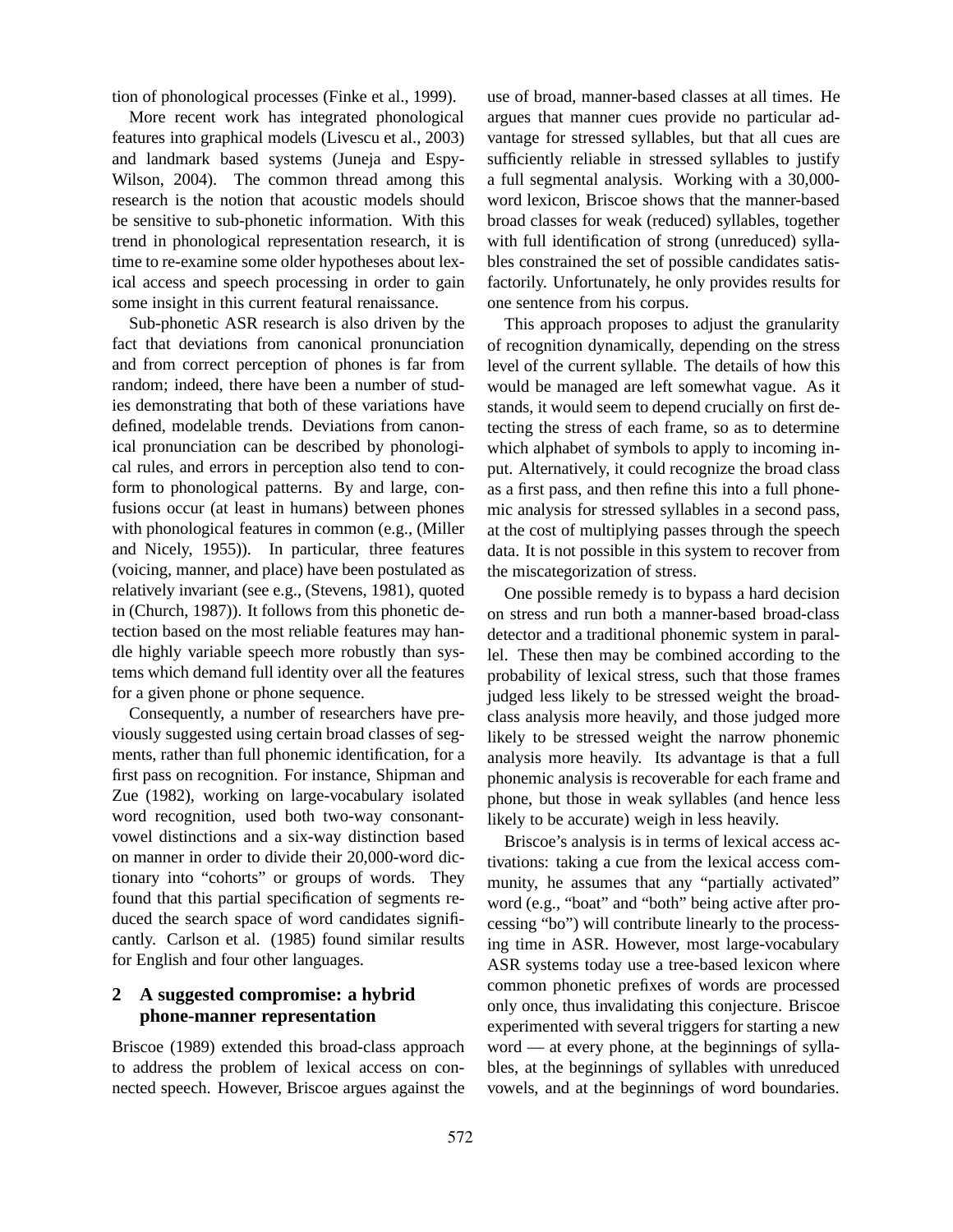| Category              | Example (Vietnamese) | Cohorts |
|-----------------------|----------------------|---------|
| # of Words            |                      | 6247    |
| Stress pattern only   |                      |         |
| (lower bound)         | 0001                 | 84      |
| Identify phones       |                      |         |
| in stressed syllables | $0001$ : $m_i$ iy_z  | 4709    |
| $+CV$ pattern of      |                      |         |
| unstressed syllables  | 0001:CV:VC:CV:m_iy_z | 5609    |
| +manner pattern of    |                      |         |
| unstressed syllables  | 0001:FV:CS:NV:m_iy_z | 6076    |
| Phonetic prons.       |                      |         |
| (upper bound)         | viy.eht.naa.miyz     | 6152    |

Table 1: Cohorts for varied lexical representations

However, the latter three require oracle information as to where word or syllable boundaries can occur. A more appropriate measure commensurate with current ASR practice would be to only allow words to start where a previous word hypothesis ends.

In the remainder of the paper, we seek to validate (or invalidate) Briscoe's claim that a hybrid phonetic and feature model is appropriate for ASR processing. In the 15 years since Briscoe's paper, the ASR community has developed large phonetically transcribed corpora and more advanced computational tools (such as the AT&T Finite-State Toolkit (Mohri et al., 2001)) that we can apply to this problem.

## **3 Experiment 1: Effective Partitioning by Manner-based Broad Classes**

Our first experiment explores various types of broad classes to determine the effects of these encodings on cohort size within a sample 6,000 word dictionary.<sup>1</sup> Here we use the lexical stress-marked dictionary provided with the TIMIT database (Garofolo et al., 1993), which was syllabified using the NIST Tsylb2 syllabifier (Fisher, 1996).

Rather than calculate cohort size directly, we calculate the number of cohorts into which our dictionary is partitioned, a measure which Carlson et al. (1985) showed to correlate well with expected cohort size. (Note that this is an inverse correlation.) This describes the static *discriminability* of the lexicon: systems that have words with the same lexical representation will not be able to discriminate between these two words acoustically and must rely on the language model to discriminate between them.

Before proceeding, it may useful to set upper and lower bounds for this exercise (Table 1). An obvious upper bound is the full phonemic disambiguation of every word. Of the 6247 words in the dictionary, 6152 unique pronunciations are found (a few cohorts consisting of sets of homophones). A convenient lower bound is the lexical stress pattern of the word, devoid of any segmental information: e.g., "unidirectional" has its stress on the 4th of 6 syllables; hence, 000100 is its lexical-stress profile. 84 unique lexical-stress profiles exist in the dictionary.

Between these two bounds, three variant broadclass partitions were explored for isolated word recognition. All three use the lower-bound stress profile as a starting place, combined with full phonemic information for the syllable with primary stress. The first, with no additional segmental information, produces 4709 distinct cohorts. The second adds a consonant-vowel (CV) profile for the unstressed syllables, which boosts the number of distinct cohorts to 5609. The final partition replaces the CV profile with a six-class manner-based broad-class partition (Nasals, Stops, Fricatives, Glides, Liquids, and Vowels). Including a manner-class representation for unstressed vowels increases the number of cohorts to 6076, which is very close to the upper bound. Thus, there is not much loss of lexical discriminability when using this type of representation.

#### **3.1 Caveats**

Now, for this scheme to be maximally useful for recognition, several conditions must obtain. First, we have assumed that we can reliably detect lexically stressed syllables within the speech signal. Waibel (Waibel, 1988) has shown that stress correlates with various acoustic cues such as spectral change. As a side experiment, we have shown that very basic methods provide encouraging results (only sketched here due to space constraints). We re-annotated TIMIT with lexical stress markings, where all frames of each stressed syllable (including onset and coda consonants, not just the nucleus) were marked as stressed. A multi-layer perceptron with 100 hidden units was trained to predict P(Stress|Acoustics) with a nine-frame context window. No additional phonetic information besides the binary label stressed/unstressed was used in training. Frame-by-frame results on the TIMIT test set were 75% accurate (chance: 52%), and when

<sup>&</sup>lt;sup>1</sup>"Cohort size" is used here (as with Shipman and Zue (1982)) to mean the number of distinct vocabulary items that match a particular broad-class encoding. It is not intended to imply a particular theory of lexical access.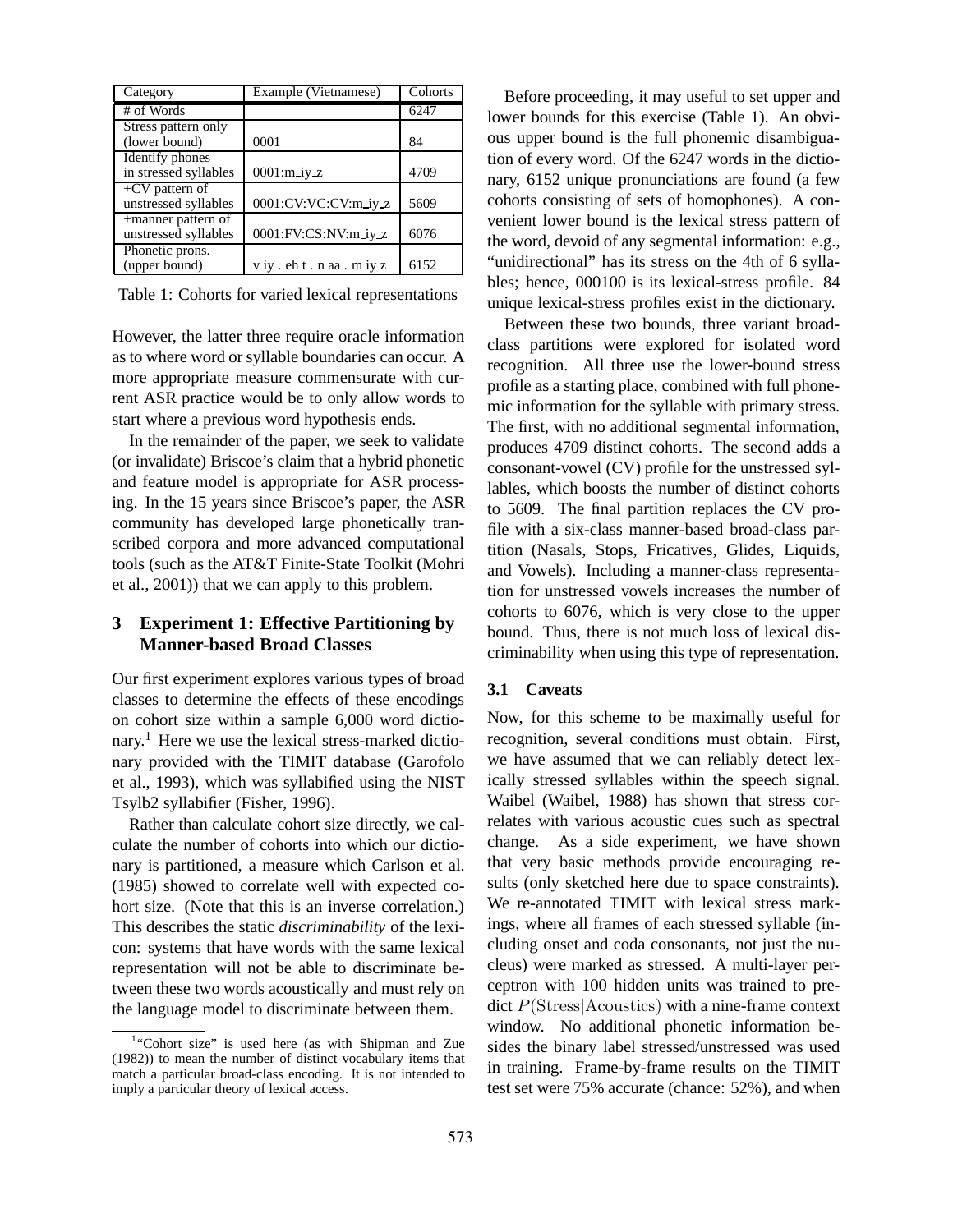MLP output was greater than 0.9, a precision of 89% was obtained (recall: 20%). While far from perfect, this result strongly suggests that even very simple methods can predict lexical stress fairly reasonably.

A second assumption in the above analysis was that words occur in isolation. It is clear that in connected speech, there are a larger number of potential lexical confusions. A third assumption is that those features we are relying upon in our partitions (namely, all features within stressed syllables, and manner of articulation for unstressed syllables) are perfectly reliable and discriminable. In the next two sections, we relax these assumptions by applying extensions of this method to connected speech.

### **4 Experiment 2: What does a hybrid representation buy you?**

As Experiment 1 shows, the hybrid phone/feature representation does not drastically decrease the discriminability of the (albeit small) lexicon. It is also possible that such a representation reduces pronunciation variation, by allowing the canonical representation to more closely match actual pronunciations. For example, we have demonstrated that for common ASR corpora (Switchboard and TIMIT), segments in unstressed syllables were much more likely to deviate from their canonical lexical representation (Fosler-Lussier et al., 1999). If phones that deviate from canonical still keep the same manner class, then a dictionary built with Briscoe-esque representations should more closely match the actual pronunciations of words in running speech (as transcribed by a phonetician).

#### **4.1 Method**

In order to test this theory, we used phonetic data from (Fosler-Lussier et al., 1999) in which the ICSI phonetic transcripts of the Switchboard corpus (Greenberg et al., 1996; NIST, 1992) were aligned to a syllabified version of the Pronlex dictionary (Linguistic Data Consortium (LDC), 1996), which has 71014 entries for 66293 words. In this alignment, for every canonical phone given by the lexicon, there were zero or more corresponding realized phones. From these data we extracted the canonical and realized pronunciation of each word token, for a total of 38,527 tokens. Generally, high-frequency function words show the most variation, so they may benefit most from a manner-based representation.

| Lexicon type                        | Strict<br>matching | Matching<br>w/deletion |
|-------------------------------------|--------------------|------------------------|
| 1) Phonetic units                   | 37.0%              | 50.1%                  |
| 2) Manner-based function words      | 50.2%              | 69.6%                  |
| $3) +$ Manner for unstressed syls   | 53.4%              | 74.6%                  |
| $4$ ) + Manner for secondary stress | 55.7%              | 77.9%                  |
| 5) Manner for all syls              | 60.7%              | 85.2%                  |

Table 2: Percent of words pronounced canonically for phonetic and hybrid lexical representations

Given these word pronunciation data, we can examine how many word tokens have transcriptions that match their dictionary-listed pronunciations, given the broad-class mappings for various sets of syllables. We built lexica and mapped phonetic transcriptions according to five different criteria:

- 1. Every segment is phone based (no classes).
- 2. Function words use manner-based classes.
- 3. Unstressed syllables and function words use manner only.
- 4. Secondary stressed syllables also use manner. (Primary stressed syllables are phone based.)
- 5. Every segment uses manner-based classes.

We noted in the data (as others have done) that a large proportion of the pronunciation variation was due to phone deletion (29% of words) — which would not be handled by the manner-based lexicon. However, it is likely that not every phone deletion leads to an ASR error (as attested by the fact that state-of-the-art Switchboard ASR error rates are typically less than 29%). Often there is enough residual phonetic evidence of the deleted phone, or enough phonetic evidence in other parts of the word, to recognize a word correctly despite the deletion. Thus, we decided to use a two-part strategy in calculating canonical pronunciation (Table 2). The first column, "strict matching", allows no insertions or deletions when comparing the canonical and realized pronunciation. "Matching with deletion" reports the ideal situation where phone deletions were perfectly recoverable in their canonical form. Including and ignoring deletions provides upper and lower bounds on the true lexical access results. (Insertions are relatively rare and not anticipated to affect the results significantly, and hence are not examined.)

### **4.2 Results and Discussion**

In Table 2, we see that a standard ASR lexicon approach (strict matching 1), does not match the tran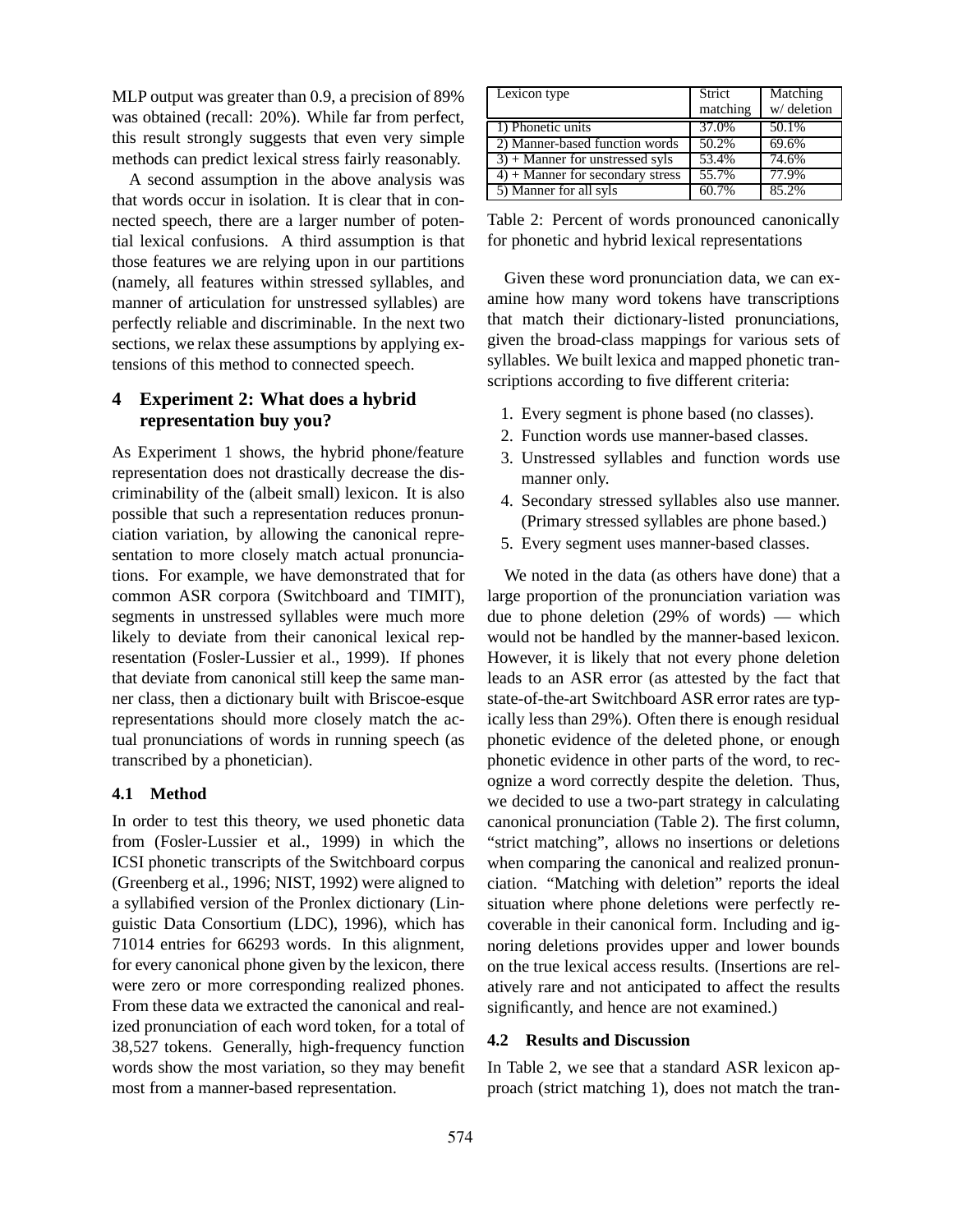scribed data very well, with only 37% of words pronounced according to the dictionary. The strict matching hybrid scenario on line 3 most closely resembles Briscoe's experiment, and shows a marked improvement in matching the dictionary and realized pronunciations; comparing the two, we see that using manner-based broad classes reduces mismatch by 25% of the total error (from 63% error to 47%), most of which comes from improved modeling of function words (line 2). Whether this gain in representation is worthwhile will depend of course on the cost in terms of the increased hypothesis space.

By allowing for perfect deletion recovery (which will of necessity entail another large expansion of the hypothesis space), a somewhat more optimistic is obtained. Comparing the "matching with deletion" columns of lines 1 and 3, we see that a little over half of the non-deletion pronunciation variation is due to manner changes in unstressed syllables. Again, a good chunk of this is in function words. By moving to manner class for stressed syllables as well would bring the hypothetical error from 25% to 15%, but at the cost of a huge explosion in the hypothesis space (as Briscoe rightly points out and as discussed in the next section).

One interesting implication of this data is that over all types of segments (stressed and unstressed), roughly three-quarters of word pronunciation variants differ from the canonical only in terms of within-manner variation and phonetic deletion.

The moral of this story is that manner-based broad classes may be a useful type of back off from truly reduced and variable syllables (particularly function words), but the full benefit of such a maneuver would only be realized after a reasonable solution for recovering large-scale deletions is found. This may come from predicting with increased specificity where deletions are likely to occur (e.g., complex codas), and what reduced realizations (e.g., of function words) are most common.

# **5 Experiment 3: What is the cost of a hybrid representation?**

Briscoe measured the cost of hybrid representation in terms of the number of lexical activations that a partially-completed word creates (see Section 2). Yet Briscoe's methodology has several shortcomings when applied to today's ASR technology; a summary of the arguments presented above are: (1)

Tree-based lexica now share processing for words with identical prefixes. (2) New words are activated only when other word hypotheses end. (3) We now have a large amount of phonetically transcribed, spontaneous speech. (4) Perfect stress detection is not really achievable.

Given criticism 1, a better measure of potential processing requirements is to generate a lattice of hypothesized words and count the number of arcs in the lattice. This lattice can be constructed in such a way that criticism 2 is satisfied. In the next section, we present a finite state machine formalism for generating such a lattice.

We apply this technique to the phonetic transcription of the Switchboard corpus (thus alleviating criticism 3). However, this introduces several problems. As Experiment 2 shows, many words have pronunciations that do not appear in the dictionary. Thus, we must find a way to alleviate the mismatch between the phonetic transcription and the dictionary in a way that is plausible for ASR processing.

We can address criticism 4 by creating phonebased and manner-based transcriptions that will run in parallel; thus, the lattice generator would be free to choose whichever representation allows the matching to a dictionary word.

### **5.1 Method**

In this experiment we consider a finite-state transducer model of the strategy described above. This corresponds not to the ASR system as a whole, but rather to the pronunciation model of a traditional system. We assume that the pronunciation as given by the transcriber is correct, but we model the transformation of realized phones into canonical dictionary pronunciations. Since we are only investigating the combined acoustic-phonetic-lexical representation, we have left out the re-weighting and pruning of hypotheses due to integration of a language model, discourse model, or any other constraints.

Specifically, this model consists of three finite state transducers composed. The first FSM, **R**, encodes the representation of the **r**ealized phonetic transcription of the spoken corpus. In order to match this to dictionary pronunciations, we train a confusion matrix on all realized/canonical phone pairs, to obtain  $P(\text{dictionary phoneltranscribed phone});$ these confusion probabilities are encoded as a finite state transducer **C**. Thus, **C** is derived by computing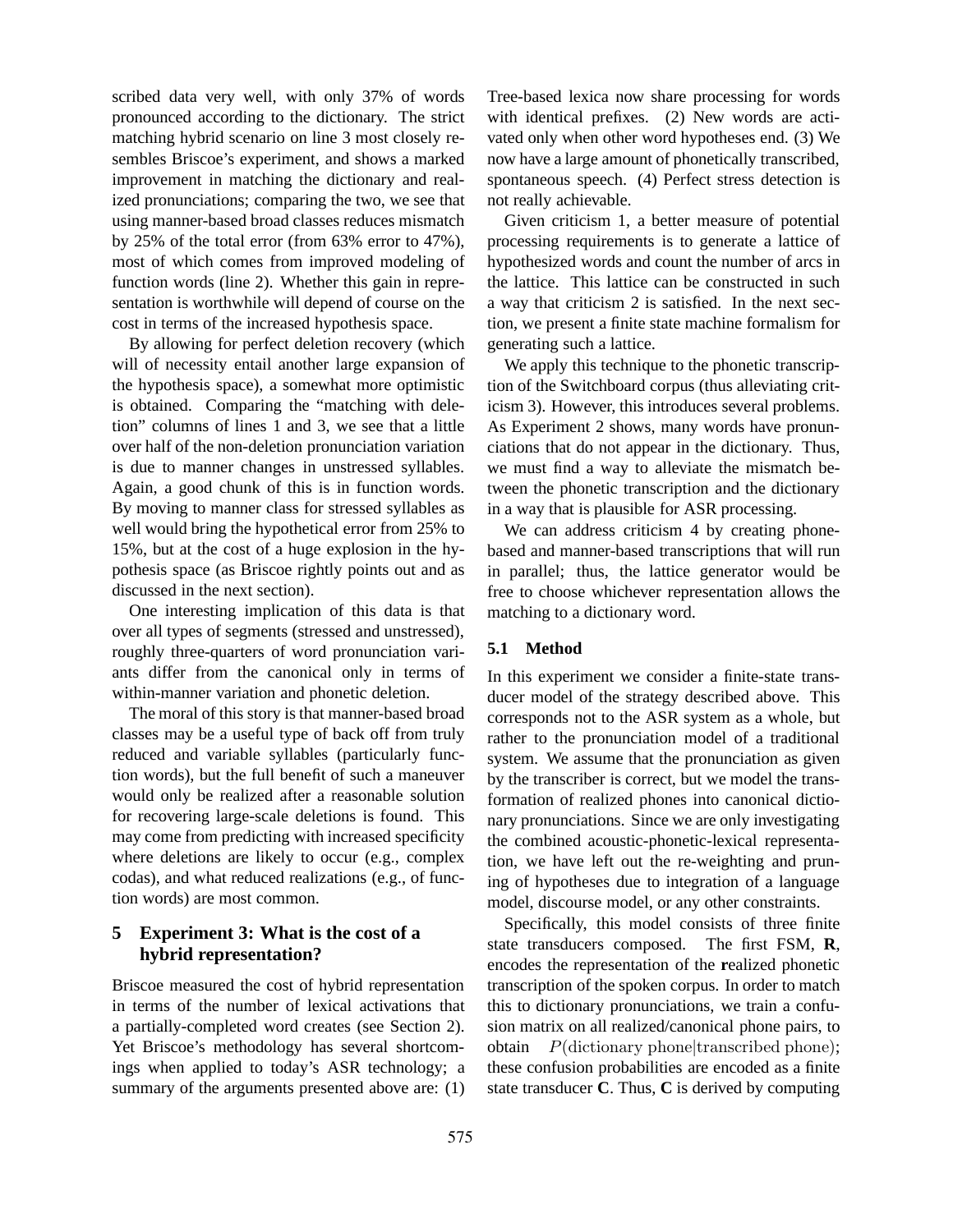the strength of all correspondences between the phonetic transcription of what was actually said at the phone level and the canonical pronunciation of the corresponding words. This confusion matrix consists of three parts, corresponding to substitutions, insertions, and deletions.

- 1. Pairwise substitutions are counted to yield a standard confusion matrix.
- 2. Where two or more realized phones correspond to a single canonical phone (a rare occurrence, as in e.g., *really* /r iy  $1 \text{ iy}$   $\rightarrow$  [r ih ax  $1 \text{ iy}$ ], each realized phone is allowed (independently) to be either deleted or substituted with its pairwise confusions from (1).
- 3. Deleted phones are assumed to be potentially recoverable (as in Experiment 2), so both an epsilon transition and the canonical pronunciation are preserved in the confusion matrix.

In each of these confusion matrices, we have always preserved the pathway from each realized utterance to its canonical representation for the whole corpus. So for this seen corpus, it is always possible in theory to recover the canonical representation, such that the right answer is always one of the possible hypotheses. While this may seem a bit strange, here we can only overestimate the potential hypothesis space (by adding the correct string and by assuming that deletions are recoverable); the point of this exercise is to see the number of total hypotheses (the search space) generated under such a system.

The third transducer, **D**, is the ASR dictionary that we wish to test. Thus, composing  $\mathbf{R} \circ \mathbf{C} \circ \mathbf{D}$  will give the graph of all potential complete hypotheses in this space. Figure 1 shows a pruned hypothesis graph for the phrase "it's really sad" (the full hypothesis graph has 12216 arcs).

#### **5.2 Results and Discussion**

By choosing different sub-word representations, we can test Briscoe's contention that backing off to manner-based broad classes for certain (e.g., unstressed) syllables will reduce the search space and/or facilitate recovery of the intended word string. When a phone is substituted with a manner class, we construct  $C$  so that the generated confusions are over manner classes rather than phones.



Figure 1: Pruned hypothesis graph for *It's really sad*

Figure 2 shows how the number of hypotheses per word changes as a function of the number of words in the hypothesis. Note that if the relationship were linear, we would expect to see a flat line. The figure demonstrates that that Briscoe's conclusions were correct, given the assumption that one can accurately detect lexical stress (as illustrated by the line with circles on 2). Across all utterances, the average number of hypotheses per word for the hybrid dictionary was 510 (roughly 1/3 of the phone-based average of 1429). However, when one allows for the fact that stress detection is not perfect, one sees an *increase* in the amount of necessary computation: the non-ideal hybrid dictionary has an average of 3322



Figure 2: Average number of hypotheses per word as a function of number of words in utterance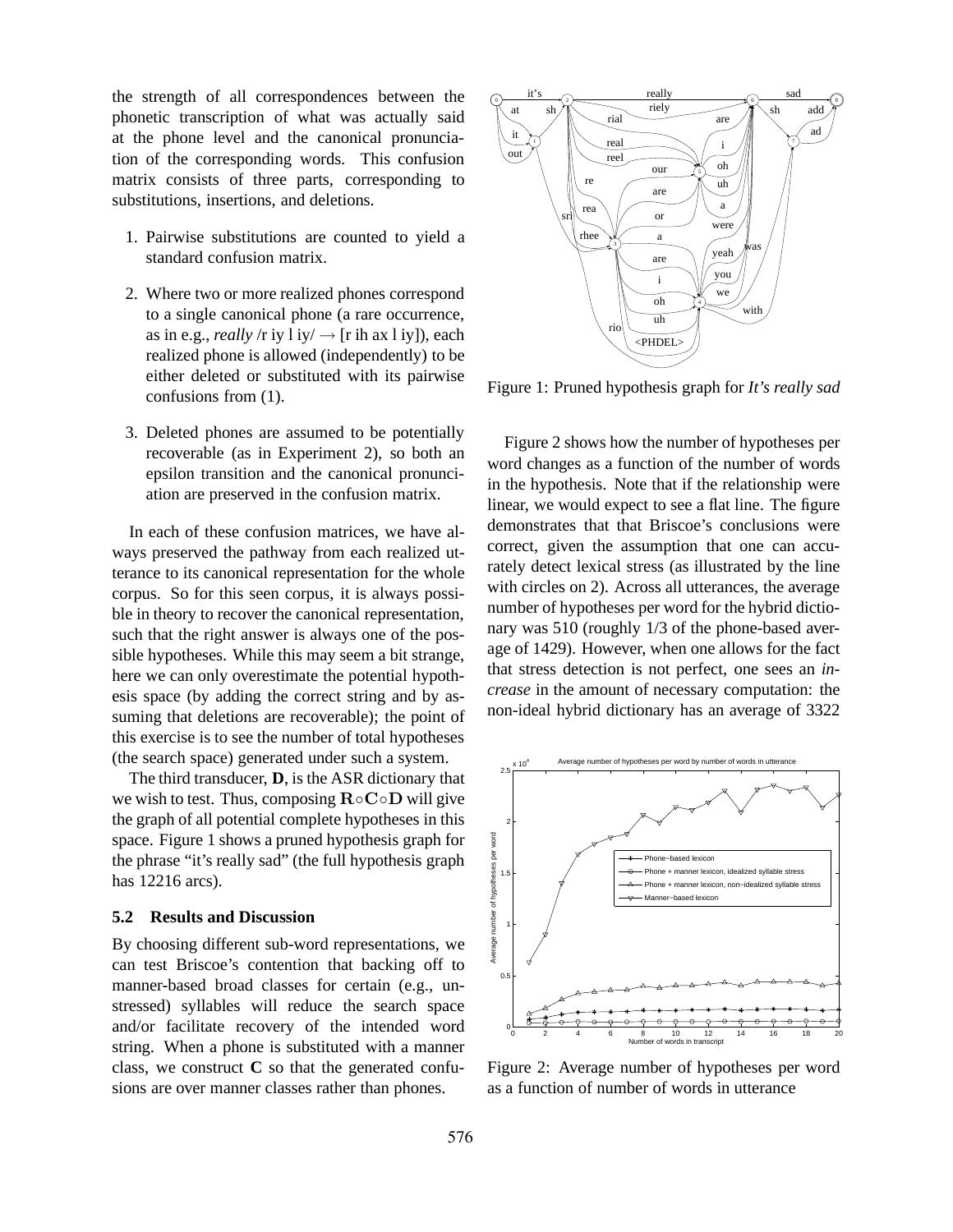hypotheses per word (2.3 times the phone-based average). Yet this is much lower than the potential growth of the hypothesis space given with manneronly dictionaries. This dictionary generated a hypothesis space 12 times as large as a phone based dictionary (17186 hypotheses/word average); moreover, the curve grows significantly as a function of the number of words, so longer utterances will take disproportionately more space. Thus, Briscoe's hypothesis that purely manner-based decoding is too expensive seems to be confirmed.

### **6 Integration into ASR**

This paper has investigated hybrid representations along computational phonology lines, but we have also trained an ASR system with a hybrid lexicon for the Wall Street Journal (WSJ0) corpus. Space does not permit a full explanation of the experiment here (for more details, see (Fosler-Lussier et al., 2005)), but we include the results from this experiment as evidence of the validity of the approach.

In this experiment, we trained phonetic and manner-based acoustic models for all segments using the flat-start recipe of the HTK recognizer (Young et al., 2002). After a number of iterations of EM-training, we constructed a hybrid set of acoustic models and lexicon in which phones in unstressed syllables were replaced with manner classes (Hybrid-all). We also derived a lexicon in which the recognizer could choose whether a manner or phonetic representation was appropriate for unstressed segments (Hybrid-choice). During evaluation, we found that the Hybrid-choice lexicon degraded only slightly over a phone-based lexicon (9.9% word error vs. 9.1%), and in fact improved recognition in mild (10dB SNR) additive car noise (13.0% vs. 15.4%). The Hybrid-all was worse on clean speech (13.1% WER) but statistically the same as phonebased on noisy speech (15.8%). While not conclusive, this suggests that hybrid models may provide an interesting avenue for robustness research.

### **7 Conclusion**

Our studies verify to some degree Briscoe's claim that a hybrid representation for lexical modeling, with stressed syllables receiving full phonetic representation and unstressed syllables represented by manner classes, can improve ASR processing. However, our analysis shows that the argument for this hypothesis plays out along very different lines than in Briscoe's study. A hybrid phone-manner lexicon can theoretically benefit ASR because (a) the discriminative power of the lexicon is not reduced greatly, (b) such a representation is a much better model of the types of pronunciation variation seen in spontaneous speech corpora such as Switchboard, and (c) the theoretical average hypothesis space increases only by a little over a factor of 2. This last fact is contrary to Briscoe's finding that the search space would be reduced because it incorporates more realistic assumptions about the detection of stressed versus unstressed syllables.

These experiments were designed primarily to investigate the validity of Briscoe's claims, and thus we attempted to remain true to his model. However, it is clear that our analysis can be extended in several ways. We have begun experimenting with pruning the hypothesis graph to remove unlikely arcs – this would give a more accurate model of the ASR processing that would occur. However, this only makes sense if language model constraints are integrated into the processing, since some word sequences in the graph would be discarded as unlikely. This analysis could also benefit from a more accurate model of the ASR system's transformation between realized phones and lexical representations. This could be achieved by comparing the Gaussian acoustic model distributions in an HMM system or sampling the acoustic model's space (McAllaster et al., 1998). Both of these extensions will be considered in future work.

The results clearly indicate that further investigation and development of a hybrid lexical strategy in an ASR system is worthwhile, particularly for spontaneous speech corpora where the problem of pronunciation variation is most rampant.

# **Acknowledgments**

The authors would like to thank Keith Johnson, Monica Rajamanohar, and Yu Wang for discussion of this work. This work was funded in part by NSF grant ITR-0427413; the opinions and conclusions expressed in this work are those of the authors and not of any funding agency.